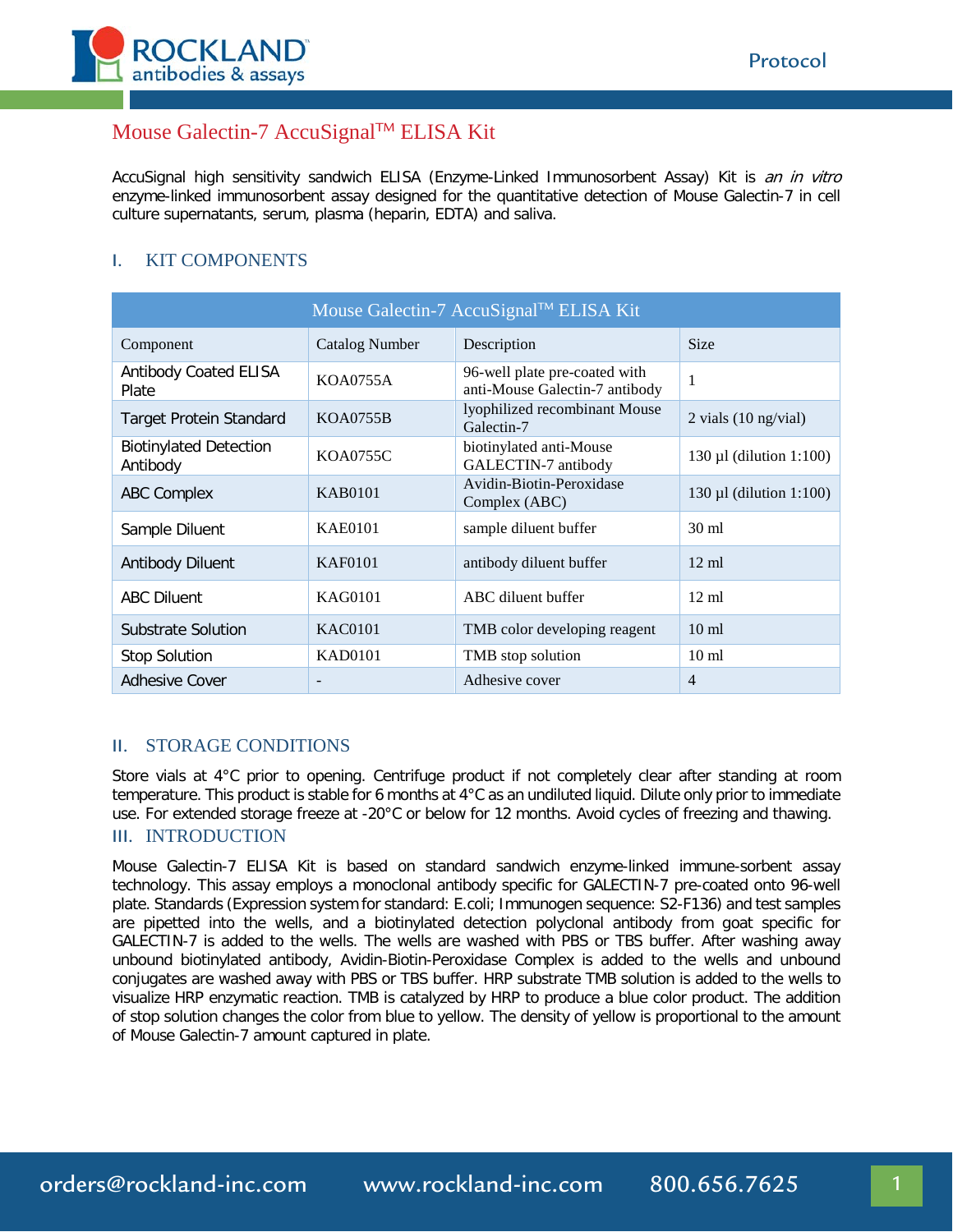

# IV. REQUIRED EQUIPMENT AND REAGENTS

- Microplate reader in standard size
- Automated plate washer
- Adjustable pipettes and pipette tips
- Clean tubes and Eppendorf tubes
- Washing buffer (neutral PBS or TBS)
	- o Preparation of 0.01M TBS: Add 1.2g Tris, 8.5g NaCl; 450μl of purified acetic acid or 700μl of concentrated hydrochloric acid to 1000 ml distilled water and adjust pH to 7.2-7.6. Finally, adjust the total volume to 1L.
	- o Preparation of 0.01 M PBS: Add 8.5 g sodium chloride, 1.4 g Na<sub>2</sub>HPO<sub>4</sub> and 0.2 g NaH<sub>2</sub>PO<sub>4</sub> to 1000 ml distilled water and adjust pH to 7.2-7.6. Finally, adjust the total volume to 1L.

#### V. GENERAL CONSIDERATIONS

Please read the following instructions before starting the experiment.

- To inspect the validity of experimental operation and the appropriateness of sample dilution proportions, pilot experiment using standards and a small number of samples is recommended.
- The TMB Color Developing agent is colorless and transparent before using, contact us if it is not the case.
- Before using the Kit, briefly spin down the vials.
- For statistical reasons, we recommend both standard and samples should be assayed with a minimum of two replicates (duplicates).
- Do not let 96-well plate to dry, this will inactivate active components on plate.
- Avoid cross contamination of samples or reagents by changing tips between sample, standard and reagent additions.
- Do not mix or substitute reagents or materials from other kit lots or vendors.
- In order to avoid marginal effect of plate incubation due to temperature difference (reaction may be stronger in the marginal wells), it is suggested that the diluted ABC and TMB solution be prewarmed in 37℃ for 30 min before using.

#### VI. SANDWICH ELISA PROTOCOL

#### A. Sample Preparation

Store samples to be assayed within 24 hours at 2-8°C. For long-term storage, aliquot and freeze samples at -20°C. Avoid repeated freeze-thaw cycles.

• **Serum:**

Allow the serum to clot in a serum separator tube (about 4 hours) at room temperature. Centrifuge at approximately 1000 X g for 15 min. Analyze the serum immediately or aliquot and store at -20°C.

• **Cell culture supernatants:**  Remove particulates by centrifugation, assay immediately or aliquot and store at -20°C.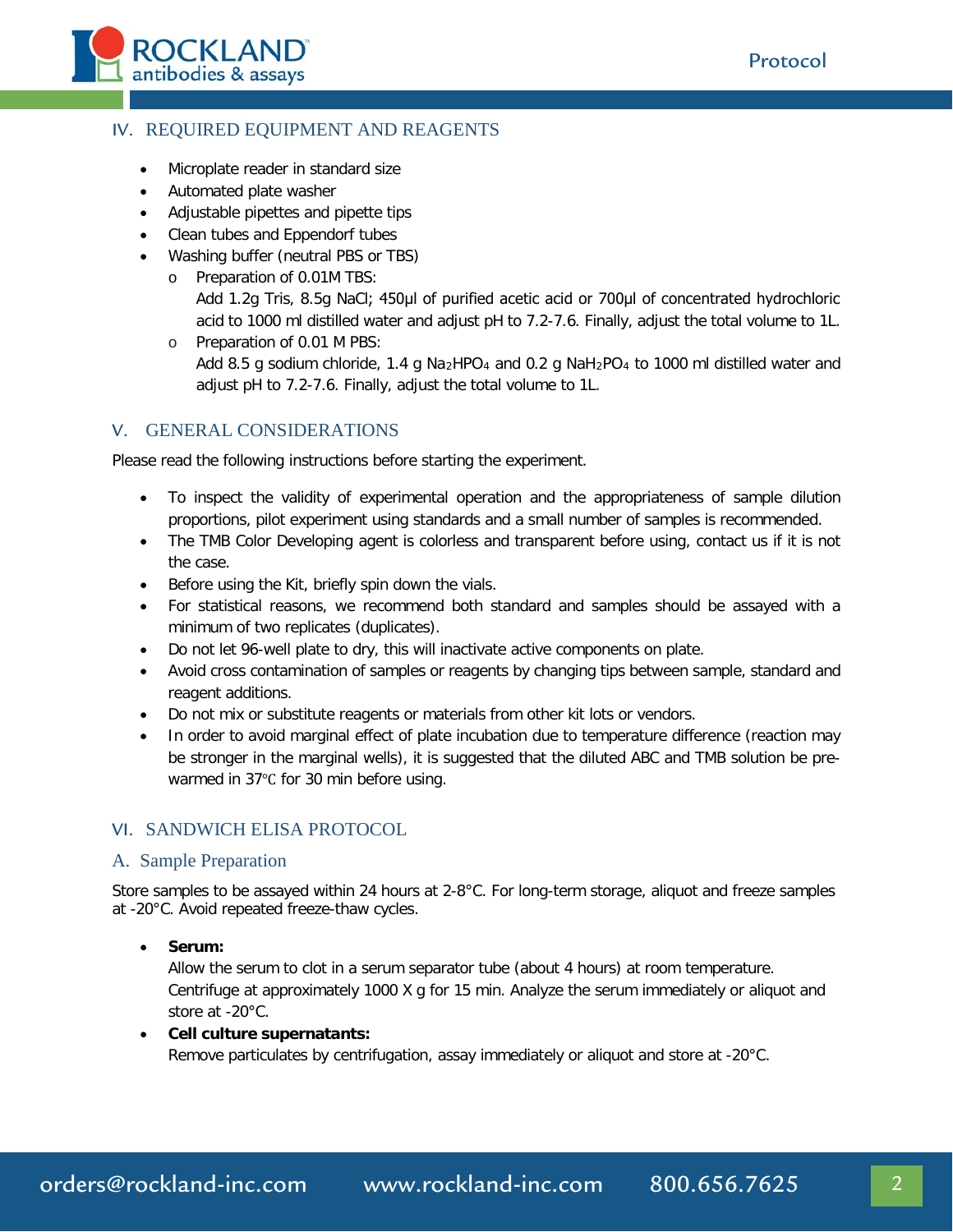

#### • **Plasma:**

Collect plasma using heparin or EDTA as an anticoagulant. Centrifuge for 15 min at 1500 x g within 30 min of collection. Assay immediately or aliquot and store at -20°C.

#### • **Saliva:**

Collect saliva using a collection device without any protein binding or filtering capabilities such as a Salivette or aliquot and store at -20°C.

### B. Sample Dilution

Please note that levels of the target protein may vary between different samples. Estimation of the concentration of a target protein in the sample and the optimal dilution factors for each sample must be determined by the investigator. The diluted target protein concentration should fall near the middle of the linear regime in the standard curve. Sample diluent buffer should be used for dilution of samples.

Following are the suggested guidelines for sample dilution. **The samples must be mixed well with the diluent buffer**.

- **High target protein concentration (60,000pg/ml-600,000pg/ml)** The working dilution should be 1:100. For example, add 1μl sample into a tube with 99μl sample diluent buffer.
- **Medium target protein concentration (6000pg/ml-60,000pg/ml)** The working dilution should be 1:10. For example, add 10μl sample into a tube with 90μl sample diluent buffer.
- **Low target protein concentration (93.8pg/ml-6000pg/ml)** The working dilution should be 1:2. For example, add 50μl sample into a tube with 50μl sample diluent buffer.
- **Very Low target protein concentration (0pg/ml-93.8pg/ml)** No dilution necessary, or the working dilution should be 1:2.

#### C. Reagent Preparation

### Reconstitution of the Mouse Galectin-7 standard:

GALECTIN-7 standard solution should be prepared no more than 2 hours prior to the experiment. Two vials of GALECTIN-7 standard (1ng/vial) are provided with each kit. Use one vial/experiment.

- For preparation of 10,000pg/ml of Mouse Galectin-7 standard solution, add 1ml sample diluent buffer into one vial, keep the vial at room temperature for 10 min and mix thoroughly.
- For preparation of 6000pg/ml of Mouse Galectin-7 standard solution, add 0.6ml of above GALECTIN-7 standard solution into 0.4ml diluent buffer and mix thoroughly.
- For preparation of 3000pg/ml to 93.75pg/ml of Mouse Galectin-7 standard solutions, label 6 Eppendorf tubes with 3000pg/ml (tube#1), 1500pg/ml (tube#2), 750pg/ml (tube#3), 375pg/ml (tube#4), 187.5pg/ml (tube #5), and 93.75pg/ml (tube #6) respectively.
- Pipette 300μl of the sample diluent buffer into each tube. Add 300μl of the above 10,000pg/ml GALECTIN-7 standard solution into tube #1 and mix thoroughly.
- Transfer 300 $\mu$ I from tube  $\#1$  to tube  $\#2$  and mix thoroughly.
- Transfer 300μl from tube #2 to tube #3 and mix thoroughly, and prepare further serial dilutions.

**Note:** The standard solutions are best used within 2 hours. The 10,000pg/ml standard solution should be stored at 4°C for up to 12 hours, or at -20°C for up to 48 hours. Avoid repeated freeze-thaw cycles.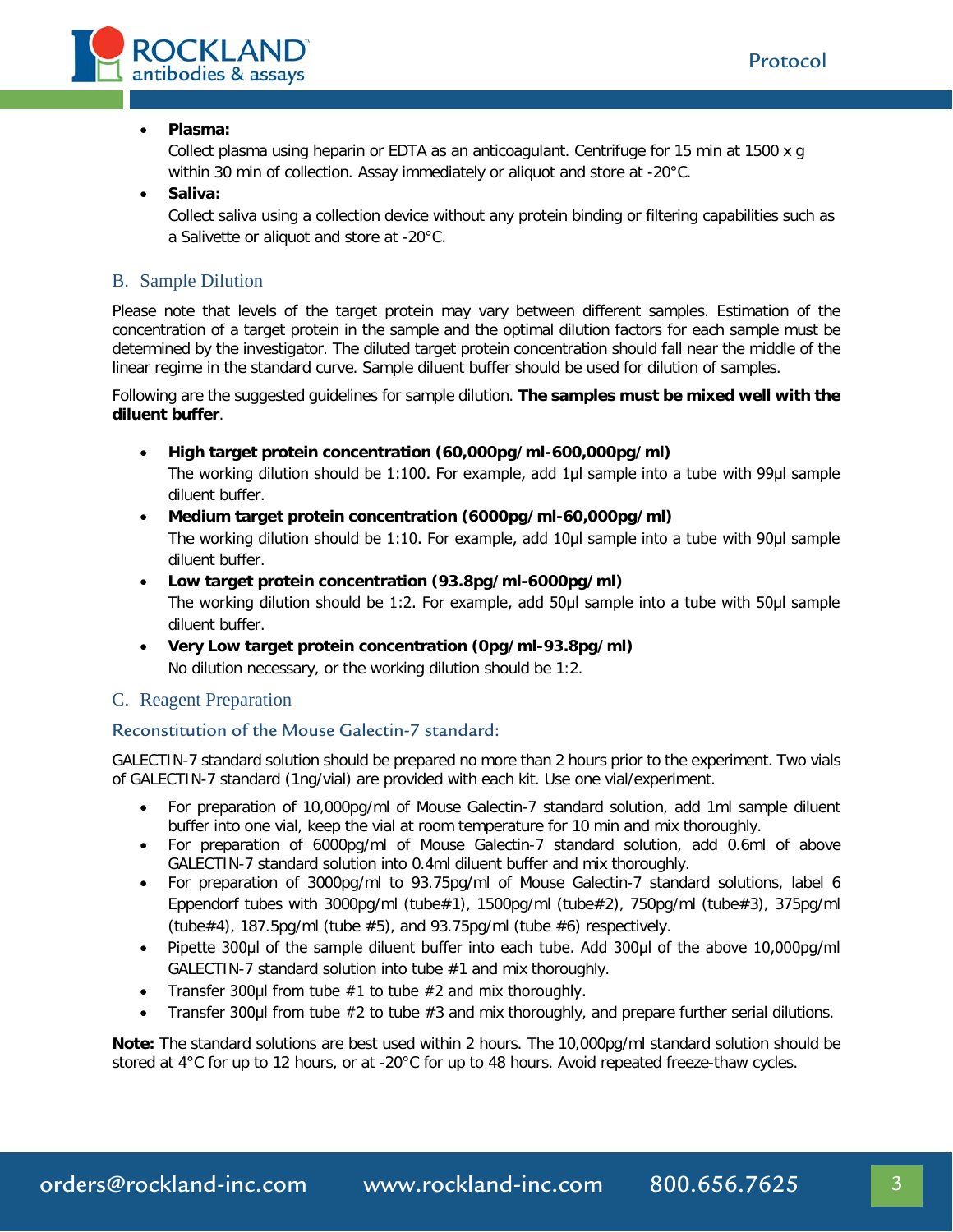

### Preparation of biotinylated anti-Mouse Galectin-7 antibody working solution:

The solution should be prepared no more than 2 hours prior to the experiment.

- The total volume should be 0.1ml/well x (the number of wells). Prepare 100-200μl more of the solution than the total volume required to compensate for pipetting errors.
- Biotinylated anti-Mouse Galectin-7 antibody should be diluted 1:100 with the antibody diluent buffer and mixed thoroughly. For example, add 1μl Biotinylated Anti-Mouse Galectin-7 antibody to 99μl antibody diluent buffer.

#### Preparation of Avidin-Biotin-Peroxidase Complex (ABC) working solution:

The solution should be prepared no more than 1 hour prior to the experiment.

- The total volume should be: 0.1 ml/well x (the number of wells). Prepare 0.1-0.2 ml more of the solution than total volume required.
- Avidin-Biotin-Peroxidase Complex (ABC) should be diluted 1:100 with the ABC dilution buffer and mixed thoroughly. For example, add 1μl ABC to 99μl ABC diluent buffer.

#### D. Assay Procedure

ABC working solution and TMB substrate reagent should be warmed at 37°C for 30 min prior to use. Samples and reagents should be mixed thoroughly and evenly after dilution. A standard curve for GALECTIN-7 detection should be prepared for each experiment. It is recommended to determine sample fold dilution by simple estimation of GALECTIN-7 amount in the samples.

- 1. Aliquot 100μl per well of each Mouse Galectin-7 standard (6000pg/ml, 3000pg/ml, 1500pg/ml, 750pg/ml, 375pg/ml, 187.5pg/ml, 93.75pg/ml) into pre-coated 96-well plate. Add 100μl of the sample diluent buffer into control wells. Add 100µl of diluted sample (Mouse cell culture supernatants, serum, plasma {heparin, EDTA} or saliva into appropriate wells). See "Sample Dilution Guideline" above for details. **It is recommended to assay all standards, controls and samples in duplicate.**
- 2. Seal the plate with provided adhesive plastic cover and incubate at 37°C for 90 min.
- 3. Remove the cover and discard the solution. Invert the plate and blot it against clean paper towels or other absorbent material. Do NOT let the wells dry completely at any time.
- 4. Add 100μl of biotinylated anti-Mouse Galectin-7 antibody working solution to each well, seal the plate with adhesive plastic cover and incubate at 37°C for 60 min.
- 5. Discard the solution and wash the plate 3 times with 0.01M TBS or 0.01M PBS (wash buffer) and each time let washing buffer stay in the wells for ˜1 min. Wash by filling each well with 300μl of wash buffer using a multi-channel pipette or auto washer. Complete removal of liquid at each step is essential to good performance. (Note: for automated washing, aspirate all wells and wash THREE times with PBS or TBS buffer, overfilling the wells with PBS or TBS buffer). After the last wash, remove any remaining wash buffer by aspirating or decanting. Invert the plate and blot it against clean paper towels or other absorbent material.
- 6. Add 100μl of prepared ABC working solution to each well, seal the plate and incubate at 37°C for 30 min.
- 7. Wash plate 5 times with 0.01M TBS or 0.01M PBS as described in step 5.
- 8. Add 90µl of TMB substrate reagent to each well, seal the plate and incubate for 25-30 min at 37°C in the dark. (Note: the optimal incubation time should be determined by the end user).
- 9. Add 100μl of stop solution to each well. The color will change to yellow immediately.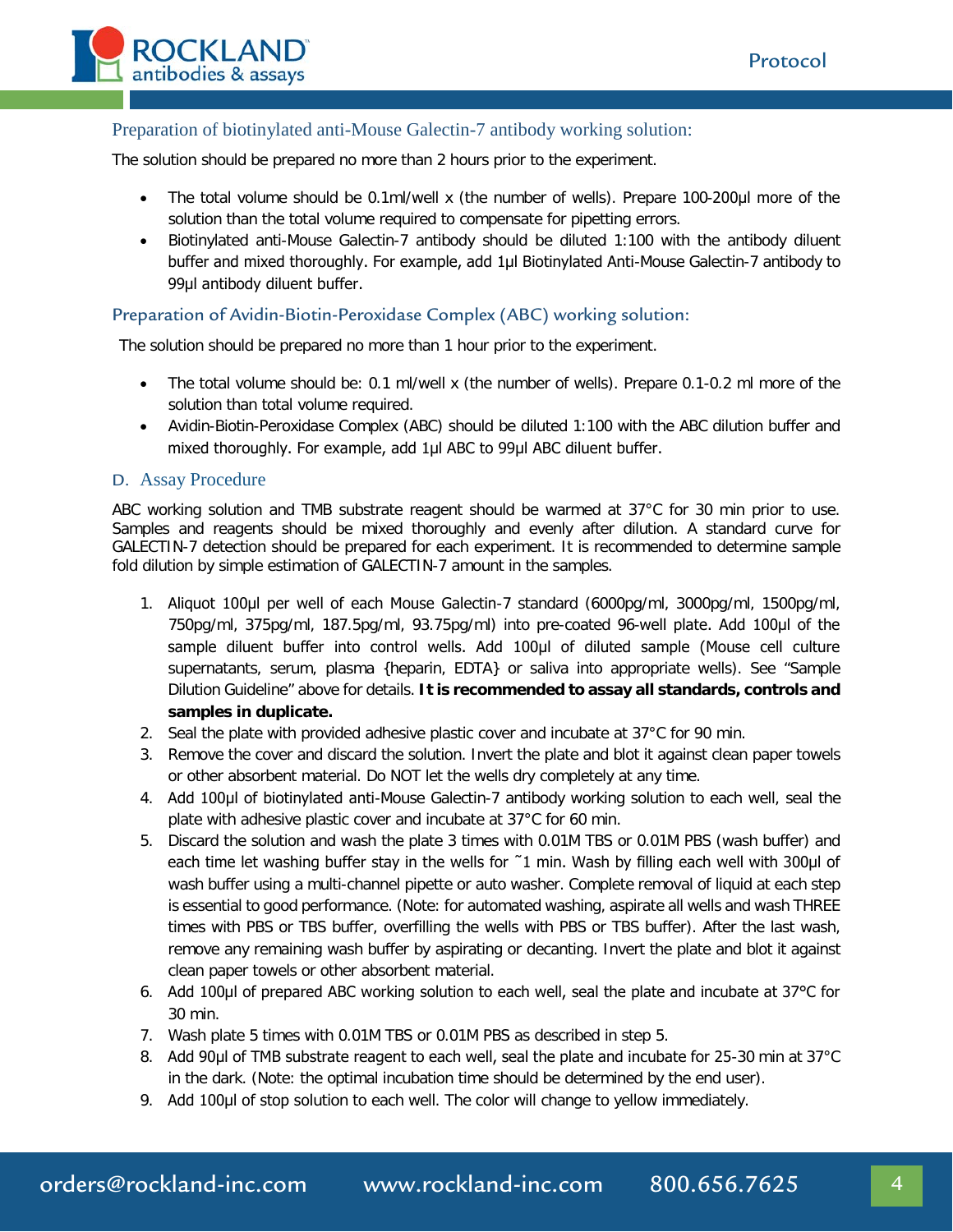

10. Read at 450 nm in a microplate reader within 30 min after adding the stop solution.

#### Calculations

For calculations, (the relative  $O.D.450$ ) = (the  $O.D.450$  of each well) – (the  $O.D.450$  of Zero well). The standard curve can be plotted as the relative O.D.450 of each standard solution (Y) vs. the respective concentration of the standard solution (X). The Mouse Galectin-7 concentration of the samples can be interpolated from the standard curve.

**Note:** if the samples measured were diluted, multiply the concentrations obtained from interpolation by the dilution factor.

#### VII. DATA OBTAINED FROM MOUSE GALECTIN-7

| <b>Concentration (pg/ml)</b> |       | 93.8  | 187.5 | 375   | 750   | 1500  | 3000  | 6000  |
|------------------------------|-------|-------|-------|-------|-------|-------|-------|-------|
| O.D                          | 0.084 | 0.128 | 0.178 | 0.253 | 0.444 | 0.658 | 1.511 | 2.327 |

(TMB reaction incubation at 37°C for 25-30min)

#### VIII. MOUSE GALECTIN-7 ACCUSIGNALTM ELISA KIT STANDARD CURVE



# **Mouse Galectin-7 ELISA Kit**

This standard curve was generated for demonstration purpose only (A standard curve must be run with each assay).

| Range              | 93.8pg/ml-6000pg/ml                                                   |  |
|--------------------|-----------------------------------------------------------------------|--|
| <b>Sensitivity</b> | $<$ 10pg/ml                                                           |  |
| <b>Specificity</b> | Natural and recombinant Mouse Galectin-7                              |  |
| Cross-reactivity   | There is no detectable cross-reactivity with other relevant proteins. |  |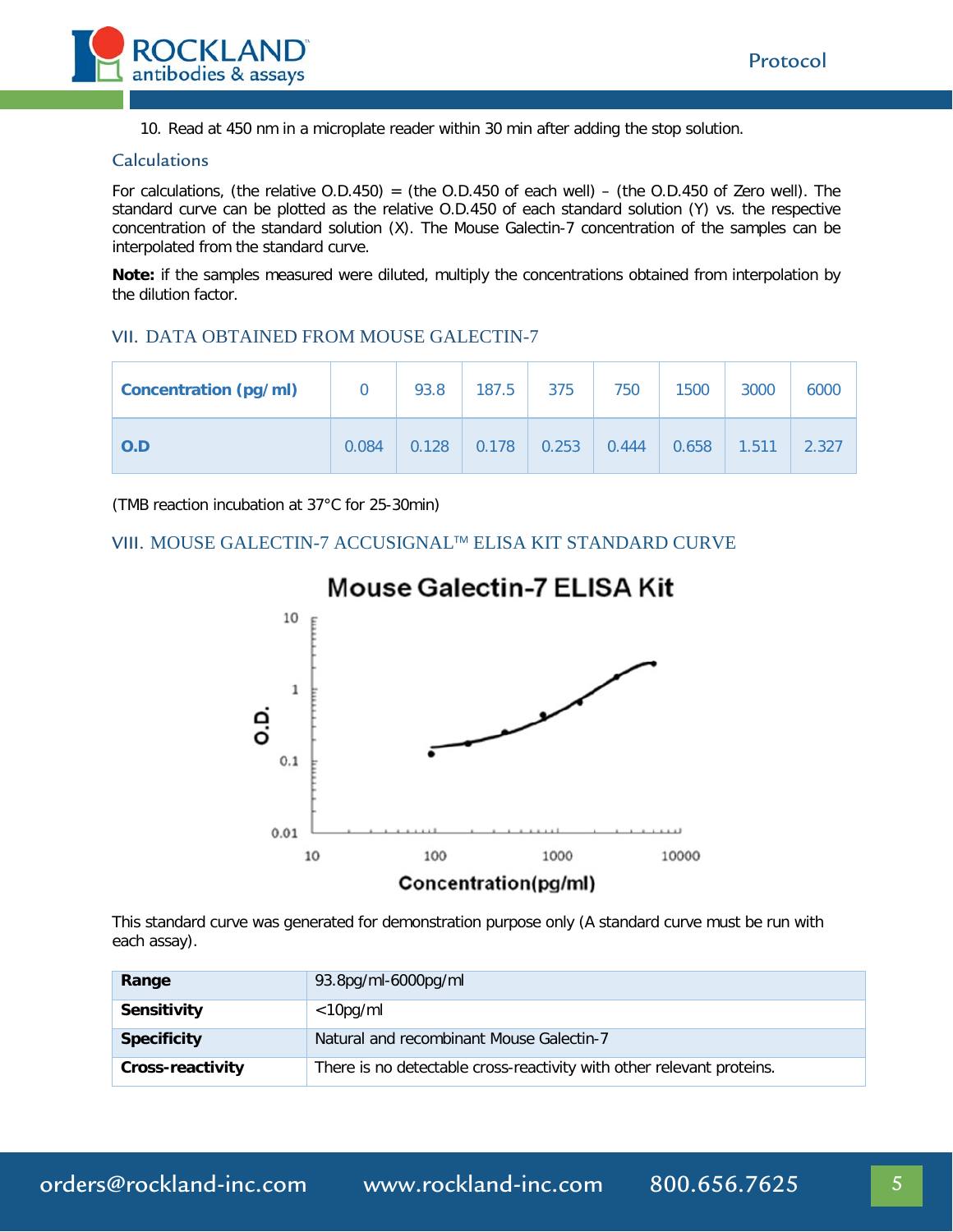

### IX. INTRA AND INTER ASSAY PRECISION

**Intra-Assay Precision** (Precision within an assay): Three samples of known concentration were tested on one plate to assess intra-assay precision.

**Inter-Assay Precision** (Precision between assays): Three samples of known concentration were tested in separate assays to assess inter-assay precision.

|                           | <b>Intra-Assay Precision</b> |               |       |      | <b>Inter-Assay Precision</b> |      |
|---------------------------|------------------------------|---------------|-------|------|------------------------------|------|
| Sample                    |                              | $\mathcal{P}$ | 3     |      | $\mathfrak{D}$               | 3    |
| N                         | 16                           | 16            | 16    | 24   | 24                           | 24   |
| Mean(pg/ml)               | 356                          | 2745          | 5032  | 468  | 2012                         | 4584 |
| <b>Standard deviation</b> | 16.4                         | 156.5         | 191.2 | 33.7 | 171.02                       | 289  |
| CV(%)                     | 4.6                          | 5.7           | 3.8   | 7.2  | 8.5                          | 6.3  |

### X. ASSAY SUMMARY

- Prepare all reagents, samples and standards as instructed.
- Add standards or samples to each well used. Incubate the plate at 37°C for 90 min. Do not wash.
- Add prepared biotinylated antibody to each well. Incubate the plate at 37°C for 60 min. Wash plate 3 times with 0.01M TBS or PBS.
- Add prepared ABC working solution. Incubate the plate at 37°C for 30 min. Wash plate 5 times with 0.01M TBS or TBS.
- Add TMB developing reagent to each well. Incubate the plate at 37°C in dark for 25-30 min.
- Add TMB stop solution. Read at 450nm.

#### XI. TROUBLESHOOTING

Weak or No Signal

|   | <b>Possible Cause</b>                   | <b>Solution</b>                                                                                                       |
|---|-----------------------------------------|-----------------------------------------------------------------------------------------------------------------------|
|   | Problem with the standard               | Use new sample<br>Check that the standard is appropriately handled                                                    |
| 2 | Incubation time too short               | Follow the exact guidelines for incubation time (If the<br>problem persists, try incubating samples at 4°C overnight) |
| 3 | Incubation temperature too<br>low       | Ensure incubations are done at correct temperature<br>Before proceeding                                               |
| 4 | Incompatible sample type                | Use sample that the assay is known to detect as a positive<br>control (Include such control in your experiment)       |
| 5 | Incompatible assay buffer               | Ensure assay buffer is compatible with the target of<br>interest                                                      |
| 6 | Target present below<br>detection limit | Decrease dilution factor or concentrate samples                                                                       |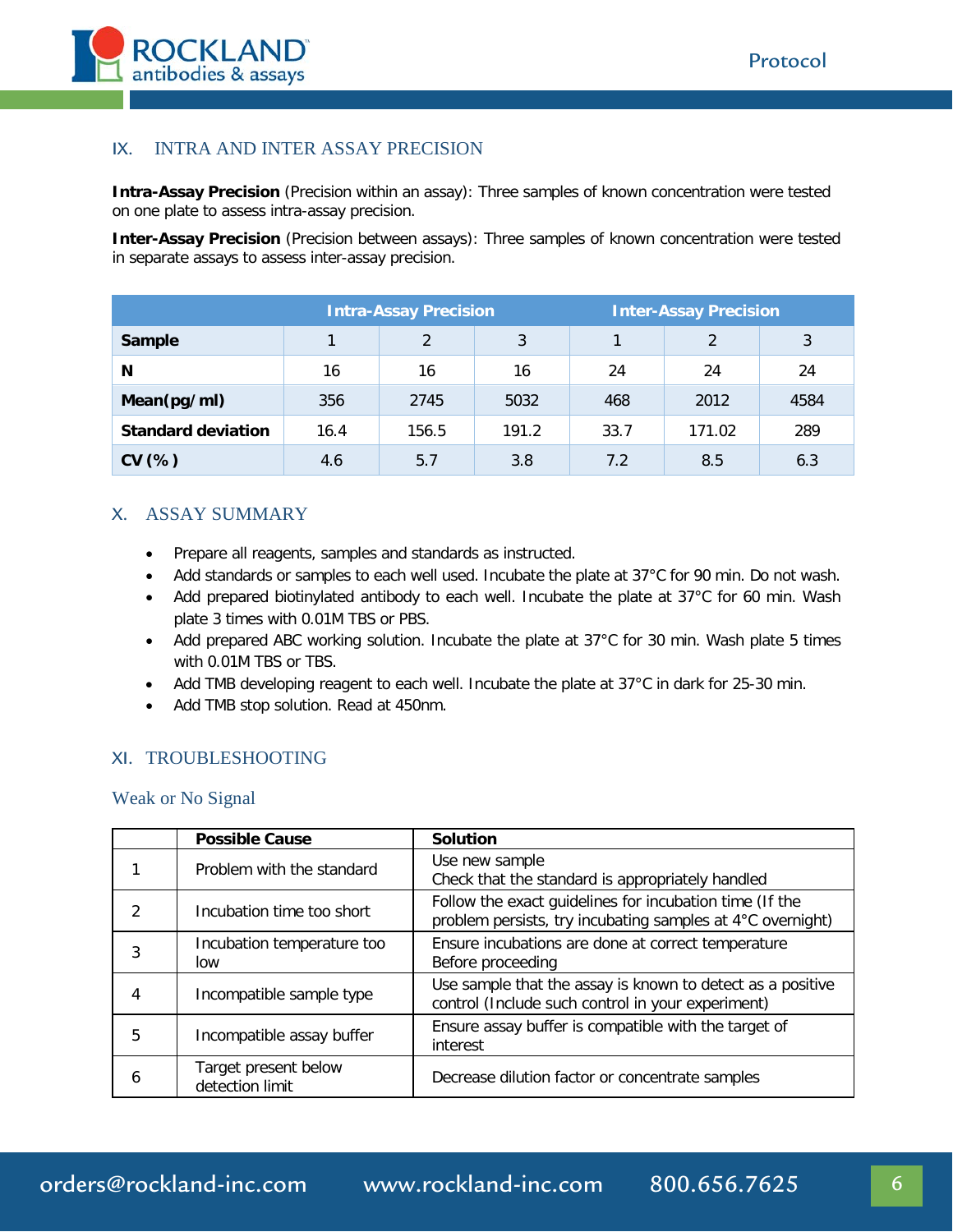

| 7  | Incorrect/Insufficient/No<br>substrate                                                   | Check the substrate identity<br>Increase concentration or amount of substrate                                                     |
|----|------------------------------------------------------------------------------------------|-----------------------------------------------------------------------------------------------------------------------------------|
| 8  | Antibody stored at 4°C for<br>several weeks or subjected<br>to repeat freeze-thaw cycles | Use fresh aliquot of antibody that has been stored at<br>-20°C or below                                                           |
| 9  | Incorrect reagents added/<br>prepared; Missing reagents                                  | Check protocol, ensure correct reagents are added in<br>proper order and prepared to correct concentrations                       |
| 10 | Expired/Contaminated<br>reagents                                                         | Prepare fresh/uncontaminated reagents                                                                                             |
| 11 | Enzyme inhibitor present                                                                 | Avoid sodium azide in HRP reactions                                                                                               |
| 12 | Incorrect storage of<br>components                                                       | Check storage conditions for the kit (Kit need to be stored<br>at $4^{\circ}$ C)                                                  |
| 13 | Excessive plate washing                                                                  | Gently pipette wash buffer (manual method)<br>Ensure correct pressure (automatic wash system)                                     |
| 14 | Wells dry out                                                                            | Cover plate using adhesive cover at all incubation times                                                                          |
| 15 | Plate read at incorrect<br>detection wavelength                                          | Use recommended wavelength/filter<br>Ensure plate reader is set correctly for substrate used                                      |
| 16 | Slow color development                                                                   | Prepare substrate immediately before use<br>Allow longer incubation time<br>Ensure stock solution is unexpired and uncontaminated |

# Saturated Signal

|   | <b>Possible Cause</b>                 | <b>Solution</b>                                                                                                                   |
|---|---------------------------------------|-----------------------------------------------------------------------------------------------------------------------------------|
| 1 | High sample concentration             | Use higher sample dilutions (Determine the optimal<br>dilutions by titration assay)                                               |
| 2 | Excessive substrate                   | Decrease concentration or amount of substrate: The<br>substrate provided with the ELISA kit might require<br>further dilution     |
| 3 | Substrate color changed<br>before use | Prepare substrate immediately before use                                                                                          |
| 4 | Non-specific antibody<br>binding      | Use affinity-purified antibody and preferably one that is<br>pre-adsorbed.                                                        |
| 5 | Incubation time too long              | Follow the exact guidelines (If the problem persists, try<br>incubating samples at 4°C overnight)                                 |
| 6 | Excessive antibody                    | Repeat the assay with lower antibody concentrations to<br>find the optimal one for your experiment                                |
| 7 | Contaminated buffers or HRP           | Prepare and use fresh buffers                                                                                                     |
| 8 | Insufficient washing                  | Follow the exact guidelines<br>At the end of each washing step, flick the plate over a sink<br>and dry the plate on a paper towel |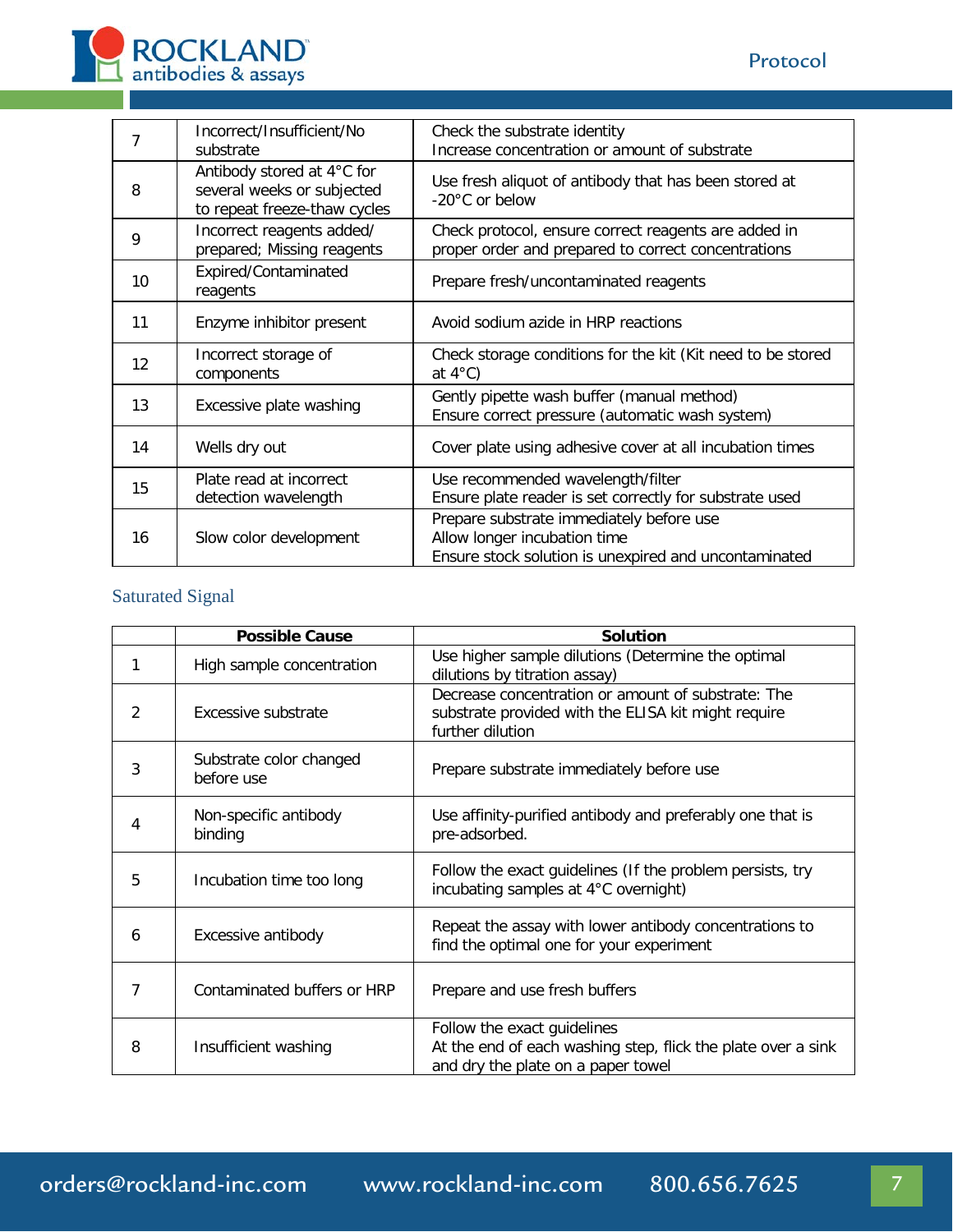

| 9  | Plate adhesive cover not<br>used or re-used | During incubations, cover plates with adhesive cover.<br>Use a fresh cover every time the used cover is removed<br>from the plate                                                                        |
|----|---------------------------------------------|----------------------------------------------------------------------------------------------------------------------------------------------------------------------------------------------------------|
| 10 | Plate read at incorrect<br>wavelength       | Use recommended wavelength/filter<br>Ensure plate reader is set correctly for the substrate used                                                                                                         |
| 11 | Excess time before plate<br>reading         | Read your plate within 30 minutes after adding the<br>substrate (If the reading is not performed within this time<br>frame, add a stopping solution after sufficient color is<br>developed in the plate) |

# High Background

|    | <b>Possible Cause</b>                                 | <b>Solution</b>                                                                                                                                  |
|----|-------------------------------------------------------|--------------------------------------------------------------------------------------------------------------------------------------------------|
| 1  | Insufficient washing                                  | Follow the exact guidelines<br>At the end of each washing step, flick the plate over a sink<br>and pat dry the plate on a paper towel            |
| 2  | Excessive antibody                                    | Repeat the assay with lower antibody concentrations to<br>find the optimal one for your experiment                                               |
| 3  | Excessive substrate                                   | Decrease concentration or amount of substrate                                                                                                    |
| 4  | Cross reactivity                                      | Run appropriate controls                                                                                                                         |
| 5  | Non-specific antibody<br>binding                      | Use affinity-purified antibody and preferably one that is<br>pre-adsorbed                                                                        |
| 6  | Insufficient Tween in buffers                         | Use PBS or TBS containing 0.05% Tween                                                                                                            |
| 7  | Suboptimal salt<br>concentration in washing<br>buffer | Optimize salt concentration as high concentration can<br>reduce non-specific interactions                                                        |
| 8  | Incubation temperature too<br>high                    | Optimize incubation temperature for your assay<br>(antibodies bind optimally at very specific temperature)                                       |
| 9  | Reagents were not mixed<br>properly                   | Thoroughly mix all reagents and samples before pipetting<br>solutions into wells                                                                 |
| 10 | Blanks contaminated with<br>samples                   | Change pipette tips when switching between blanks and<br>samples                                                                                 |
| 11 | Sample contaminated with<br>enzymes                   | Test samples with substrate alone to check for<br>contaminating enzymes                                                                          |
| 12 | Contaminated TMB substrate                            | Use a clean container to check that the substrate in not<br>contaminated (TMB substrate should be clear and<br>colorless before adding to wells) |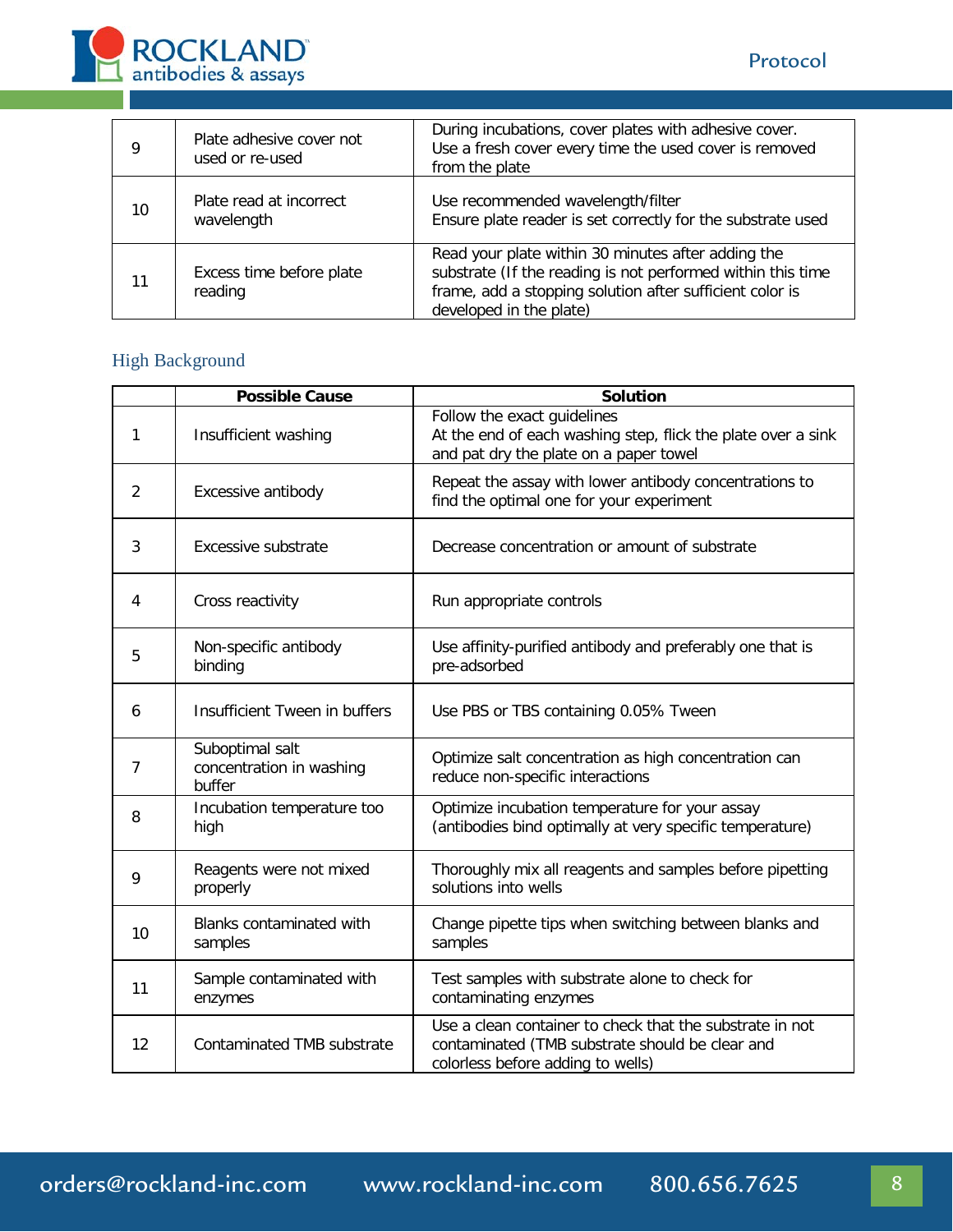

| 13 | Substrate exposed to light                             | Carry out substrate incubation in dark                                                                                                                                                                   |
|----|--------------------------------------------------------|----------------------------------------------------------------------------------------------------------------------------------------------------------------------------------------------------------|
| 14 | Evaporation of solution from<br>well during incubation | Always incubate with a cover on the plate                                                                                                                                                                |
| 15 | Incubation time too long                               | Follow the exact guidelines for incubation times (If the<br>problem persists, try incubating samples at 4°C overnight)                                                                                   |
| 16 | Incorrect standard curve<br>dilutions                  | Check pipetting techniques<br><b>Check calculations</b>                                                                                                                                                  |
| 17 | Unstopped color<br>development                         | Use Stopping solution to prevent over-development                                                                                                                                                        |
| 18 | Excessive time lapsed before<br>plate reading          | Read your plate within 30 minutes after adding the<br>substrate (If the reading is not performed within this time<br>frame, add a stopping solution after sufficient color is<br>developed in the plate) |
| 19 | Incorrect plate reading<br>setting                     | Use recommended wavelength/filter<br>Ensure plate reader is set correctly for the substrate used                                                                                                         |

# Low Sensitivity

|   | <b>Possible Cause</b>                                  | <b>Solution</b>                                                                                                                                                                           |
|---|--------------------------------------------------------|-------------------------------------------------------------------------------------------------------------------------------------------------------------------------------------------|
|   | Improper storage of ELISA<br>kit                       | Store all reagents as recommended                                                                                                                                                         |
| 2 | Insufficient target                                    | Reduce sample dilution or concentrate sample                                                                                                                                              |
| 3 | Inactive substrate                                     | Ensure reporter enzyme has the expected activity                                                                                                                                          |
| 4 | Insufficient substrate                                 | Increase concentration or amount of substrate                                                                                                                                             |
| 5 | Incompatible sample type                               | Include positive control in your experiment                                                                                                                                               |
| 6 | Interfering ingredients in<br>buffers and sample       | Check reagents for any interfering chemicals, e.g. sodium<br>azide in antibodies inhibit HRP enzyme; EDTA used as<br>anti-coagulant for plasma collection inhibits enzymatic<br>reactions |
| 7 | Mixing or substituting<br>reagents from different kits | Avoid mixing components from different kits                                                                                                                                               |
| 8 | Incorrect plate reading<br>setting                     | Use recommended wavelength/filter<br>Ensure plate reader is set correctly for the substrate used                                                                                          |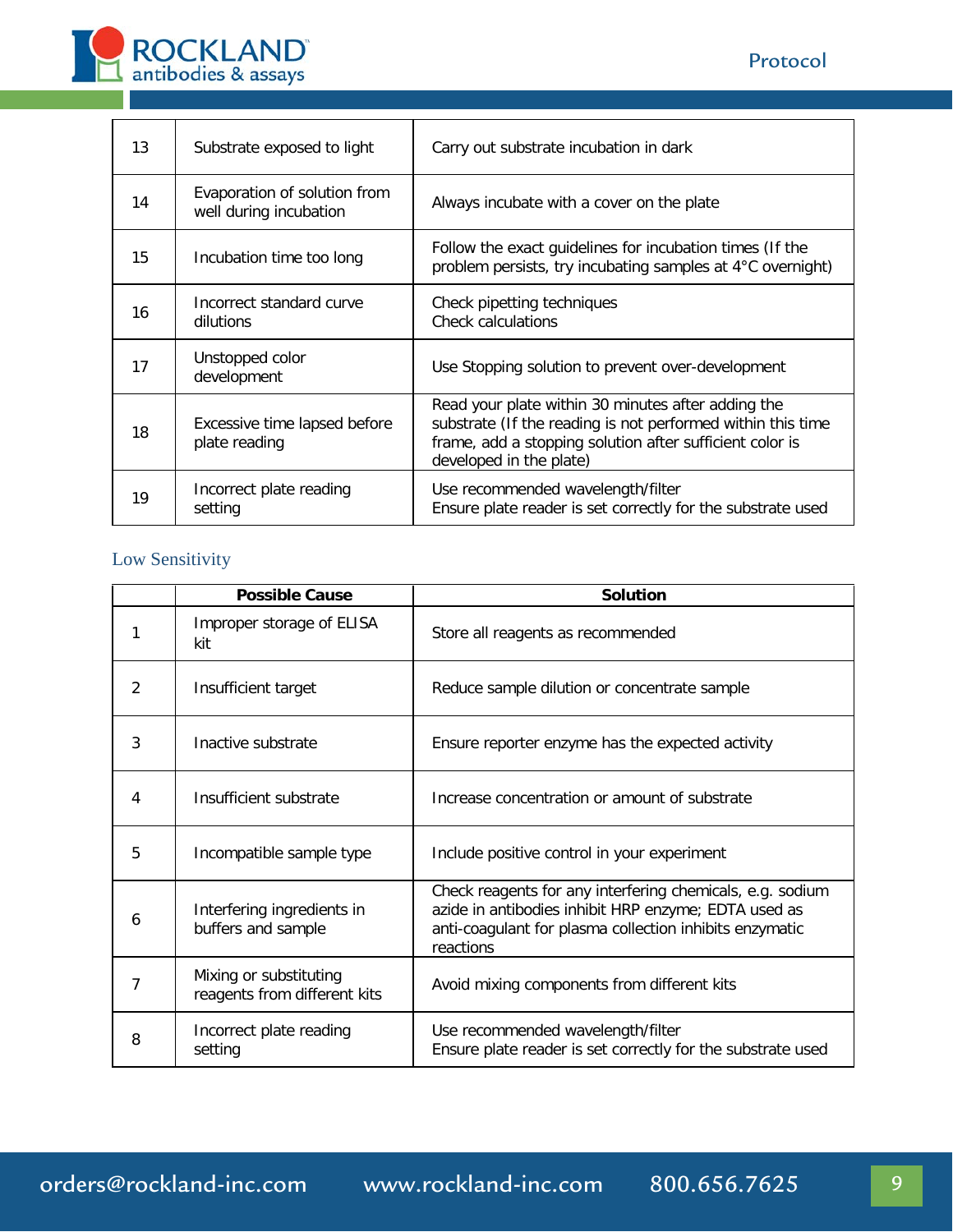

# Poor Standard Curve Generation

|                        | <b>Possible Cause</b>                               | <b>Solution</b>                                              |
|------------------------|-----------------------------------------------------|--------------------------------------------------------------|
|                        | Improper standard solution                          | Confirm dilutions are done correctly                         |
|                        |                                                     | Prepare new standard curve as appropriate                    |
| $\mathcal{P}$          | Standard improperly                                 | Briefly spin vial before opening                             |
|                        | reconstituted                                       | Inspect for undissolved material after reconstituting        |
|                        |                                                     | Store and handle standard as recommended                     |
| 3<br>Standard degraded | Prepare standards no more than two hours before use |                                                              |
| 4                      | Pipetting error                                     | Use calibrated pipettes and proper pipetting technique       |
|                        |                                                     |                                                              |
|                        |                                                     | Follow the exact guidelines                                  |
| 5                      | Insufficient washing                                | At the end of each washing step, flick the plate over a sink |
|                        |                                                     | and pat dry the plate on a paper towel                       |
| 6                      | Poorly mixed reagents                               | Thoroughly mix reagents                                      |
|                        |                                                     |                                                              |
|                        | Plates stacked during                               | Keep plates separated if not using rotating plates           |
|                        | incubation                                          |                                                              |

# Poor Replicate Data

|   | <b>Possible Cause</b>                                                            | <b>Solution</b>                                                                                                                                   |  |
|---|----------------------------------------------------------------------------------|---------------------------------------------------------------------------------------------------------------------------------------------------|--|
|   | Bubbles in wells                                                                 | Ensure no bubbles are present prior to reading the plate                                                                                          |  |
| 2 | Insufficient washing of wells                                                    | Carefully wash wells<br>Check that all ports of the plate washer are unobstructed                                                                 |  |
| 3 | Incomplete reagent mixing                                                        | Ensure all reagents are mixed thoroughly                                                                                                          |  |
| 4 | Inconsistent pipetting                                                           | Use calibrated pipettes and proper pipetting techniques<br>Use a new cover every time the used cover is removed<br>from the plate                 |  |
| 5 | Inconsistent sample<br>preparation or storage                                    | Ensure consistent sample preparation and optimal sample<br>storage (e.g. minimize freeze/thaw cycles)                                             |  |
| 6 | Particulates in samples                                                          | Remove the particulates by centrifugation                                                                                                         |  |
| 7 | Cross-well contamination                                                         | Ensure plate covers and pipette tips are not contaminated<br>with reagents                                                                        |  |
| 8 | Edge effect (higher or lower<br>OD in peripheral wells than<br>in central wells) | Ensure plates and reagents are kept at temperatures as<br>instructed<br>During incubation, seal the plate completely and avoid<br>stacking plates |  |

# Inconsistent Assay-to-Assay Results

| <b>Possible Cause</b>         | <b>Solution</b>                                                                   |  |
|-------------------------------|-----------------------------------------------------------------------------------|--|
| Insufficient washing of wells | Carefully wash wells<br>Check that all ports of the plate washer are unobstructed |  |